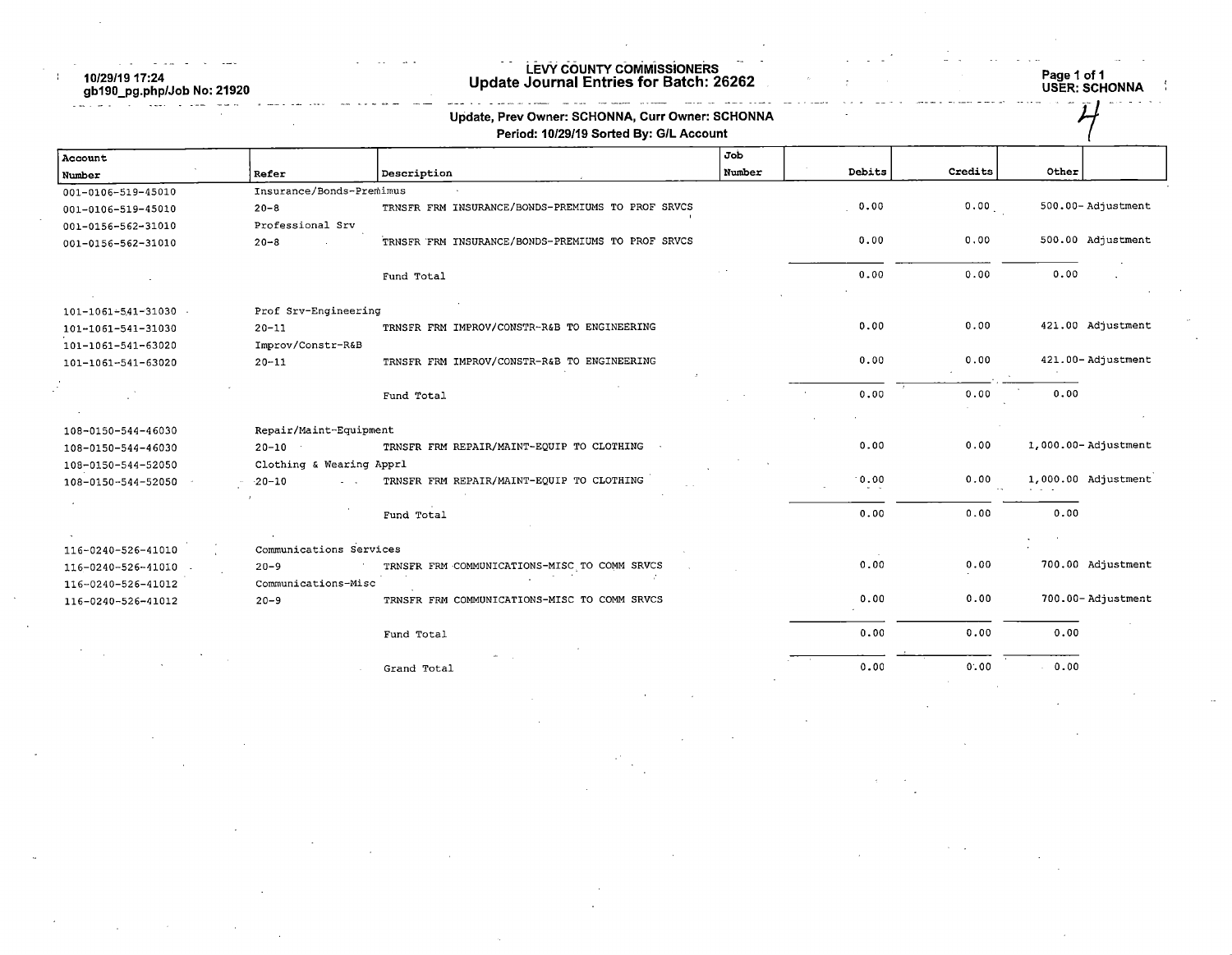FINANCE ONLY - BA#

 $\mathcal{A}$ 

## LEVY BOCC BUDGET AMENDMENT FORM

 $22$ 

Email to: lEX'YHNANCE&LEVYCLERK.COM

|                                                                  |                                                                            | One-Time or Recurring? |
|------------------------------------------------------------------|----------------------------------------------------------------------------|------------------------|
| Requesting<br>Department / Office:                               | 0106 GENERAL OPERATIONS                                                    | One-time               |
|                                                                  |                                                                            |                        |
| Explanation /<br>Description:                                    | Move Money between lines ; Increase HD Line                                |                        |
|                                                                  |                                                                            | Grant Match?           |
| <b>SOURCE of Funds</b><br>and Required<br><b>APPROVAL</b> level: | Reducing Expenses (Same Dept & Category) - Dept Head<br>Approval           | NO.                    |
|                                                                  | NOTE ALL COMMITMENTS RECURRING MULTIPLE FISCAL YEARS REQUIRE BOCC APPROVAL | Approved?              |
| <b>BOCC Meeting Date</b><br>(if Necessary)                       |                                                                            |                        |
|                                                                  |                                                                            |                        |
|                                                                  | <b>BUDGET AMENDMENT DETAIL</b>                                             |                        |

| Description                  | Increase (Decrease) |       |
|------------------------------|---------------------|-------|
| INSURANCE/BONDS-PREMIUMS     |                     | (500) |
| <b>PROFESSIONAL SERVICES</b> |                     | 500   |
|                              |                     |       |

Net Increase (Decrease) in USES: \$

ADDITIONAL REVENUES/SOURCES ONLY IN THIS SECTION: Account Number **Description** Description **Increase (Decrease)** 

|                                    | Net Increase (Decrease) in SOURCES: \$<br>DOES BUDGET AMENDMENT BALANCE? |  |
|------------------------------------|--------------------------------------------------------------------------|--|
| DEPARTMENT<br>HEAD:                |                                                                          |  |
| <b>COUNTY</b><br>COORDINATOR:      |                                                                          |  |
|                                    |                                                                          |  |
| CLERK OR FINANCE<br><b>OFFICER</b> |                                                                          |  |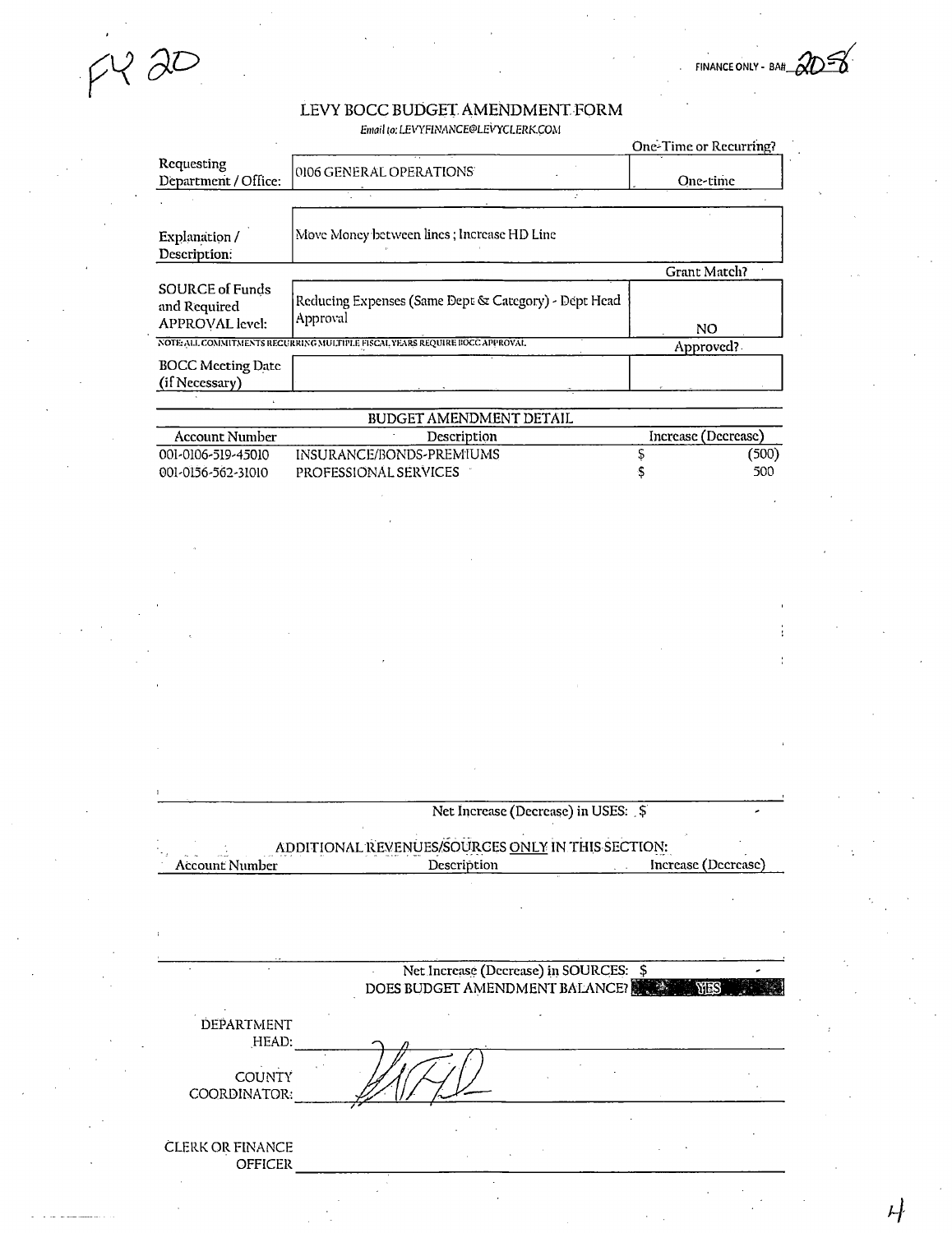# $\begin{minipage}{0.9\linewidth} \textbf{LEVY BOCC BUDGET AMENDMENT FORM} \end{minipage}$

 $2019/20$ 

 $\mathcal{A}$ 

|                                                                  | One-Time or Recurring?                                                              |
|------------------------------------------------------------------|-------------------------------------------------------------------------------------|
| 0240 EMERGENCY MEDICAL SERV                                      | One-time                                                                            |
| TRANSFER FUNDS FOR EXPENSES                                      |                                                                                     |
|                                                                  |                                                                                     |
|                                                                  | Grant Match?                                                                        |
| Reducing Expenses (Same Dept & Category) - Dept Head<br>Approval |                                                                                     |
|                                                                  | NO                                                                                  |
|                                                                  | Approved?                                                                           |
|                                                                  |                                                                                     |
|                                                                  | <b>SINTO ALL COMMITMENTS RECURRING MULTIPLE HISCAL YEARS REQUIRE SINCE APPROVAL</b> |

|                    | <b>BUDULI AMENDMENT DETAIL</b> |                         |
|--------------------|--------------------------------|-------------------------|
| Account Number     | Description                    | - Increase (Decrease) - |
| 116-0240-526-41012 | COMMUNICATIONS - MISC          | (700).                  |
| 116-0240-526-41010 | COMMUNICATIONS SERVICES        | יוחלי                   |

 $\label{eq:2.1} \frac{1}{\sqrt{2}}\sum_{i=1}^n\frac{1}{\sqrt{2}}\left(\frac{1}{\sqrt{2}}\sum_{i=1}^n\frac{1}{\sqrt{2}}\sum_{i=1}^n\frac{1}{\sqrt{2}}\sum_{i=1}^n\frac{1}{\sqrt{2}}\sum_{i=1}^n\frac{1}{\sqrt{2}}\sum_{i=1}^n\frac{1}{\sqrt{2}}\sum_{i=1}^n\frac{1}{\sqrt{2}}\sum_{i=1}^n\frac{1}{\sqrt{2}}\sum_{i=1}^n\frac{1}{\sqrt{2}}\sum_{i=1}^n\frac{1}{\sqrt{2$ 

|                     | Net Increase (Decrease) in USES: 5                                       |                     |
|---------------------|--------------------------------------------------------------------------|---------------------|
|                     | ADDITIONAL REVENUES/SOURCES ONLY IN THIS SECTION:                        |                     |
| Account Number      | Description                                                              | Increase (Decrease) |
|                     |                                                                          | S                   |
|                     |                                                                          |                     |
|                     | Net Increase (Decrease) in SOURCES: \$<br>DOES BUDGET AMENDMENT BALANCE? | YES.                |
| DEPARTMENT<br>HEAD: |                                                                          |                     |
| COUNT               |                                                                          |                     |
| COORDINATOR:        |                                                                          |                     |
| CLERK OR FINANCE    |                                                                          | ٠                   |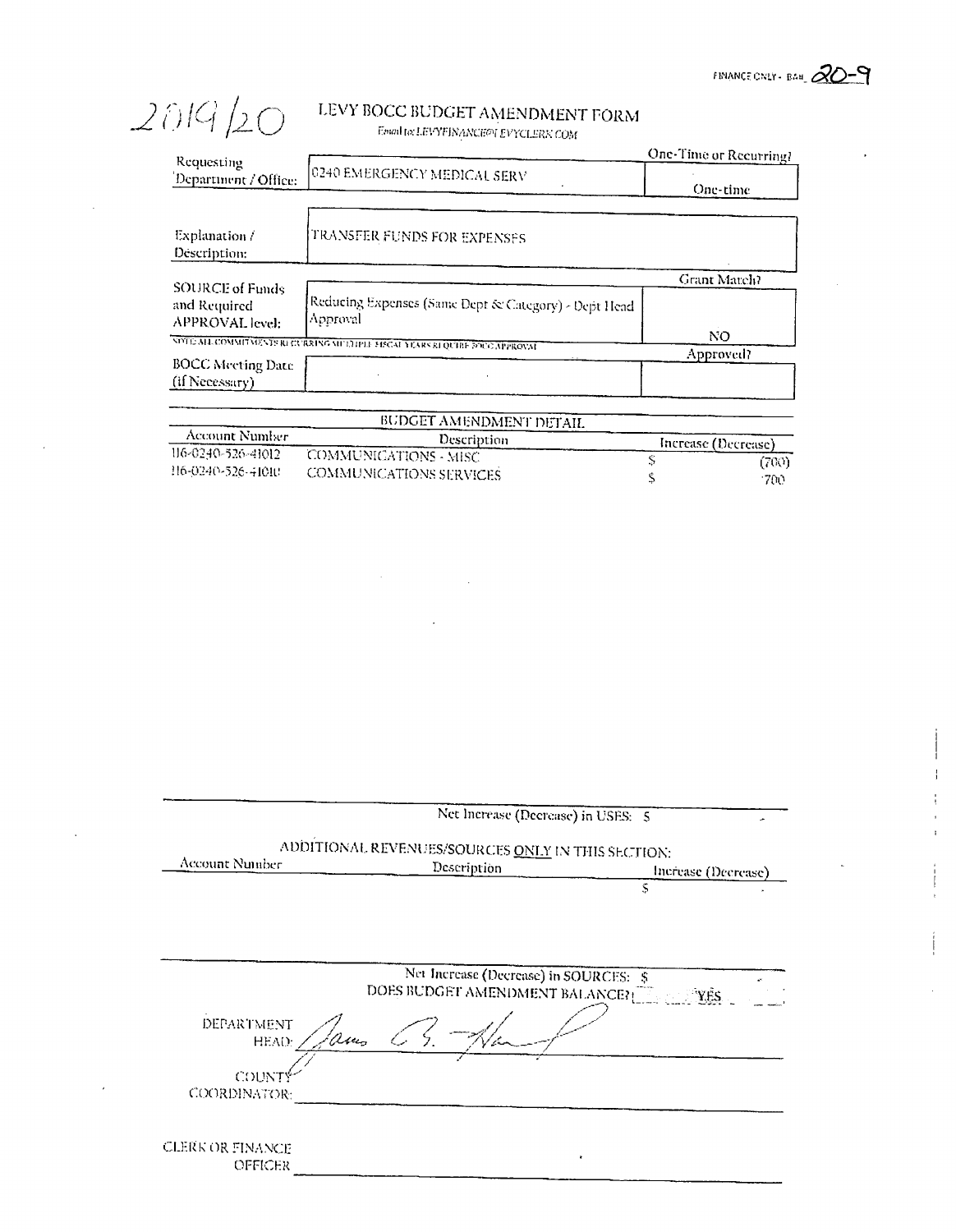

### LEVY BOCC BUDGET AMENDMENT FORM

Email to: LEVYFINANCE@LEVYCLERK.COM

|                                                                  |                                                  | One three of Recurring |
|------------------------------------------------------------------|--------------------------------------------------|------------------------|
| Requesting<br>Department / Office:                               | 0150 TRANSPORTATION                              | One-time               |
|                                                                  |                                                  |                        |
| Explanation /<br>Description:                                    | One time Increase Clothing & Apprilline          |                        |
|                                                                  |                                                  | Grant Match?           |
| <b>SOURCE of Funds</b><br>and Required<br><b>APPROVAL</b> level: |                                                  | <b>NO</b>              |
| NOTE: ALL COMMITMENTS RECURRING MUI                              | LTIPLE FISCAL YEARS REQUIRE BOCC APPROVAL        | Approved?              |
| <b>BOCC Meeting Date</b><br>(if Necessary)                       |                                                  | NO                     |
|                                                                  |                                                  |                        |
|                                                                  | <b>BUDGET AMENDMENT DETAIL</b>                   |                        |
| <b>Account Number</b>                                            | Description                                      | Increase (Decrease)    |
|                                                                  | 108-0150-544-46030 Repairs/Maintenance Equipment | (1,000)                |

108-0150-544 Clothing & Wearing Appr 1.000 2050

Net Increase (Decrease) in USES: \$

**ALCORDITION ALREVENUES/SQURGES ON LYAN THIS SECTION ALCORDI** 港 **Account Number** Description Increase (Decrease) Net Increase (Decrease) in SOURCES: \$<br>DOES BUDGET AMENDMENT BALANCE? **DEPARTMENT** HEAD: **COUNTY** COORDINATOR: CLERK OR FINANCE OFFICER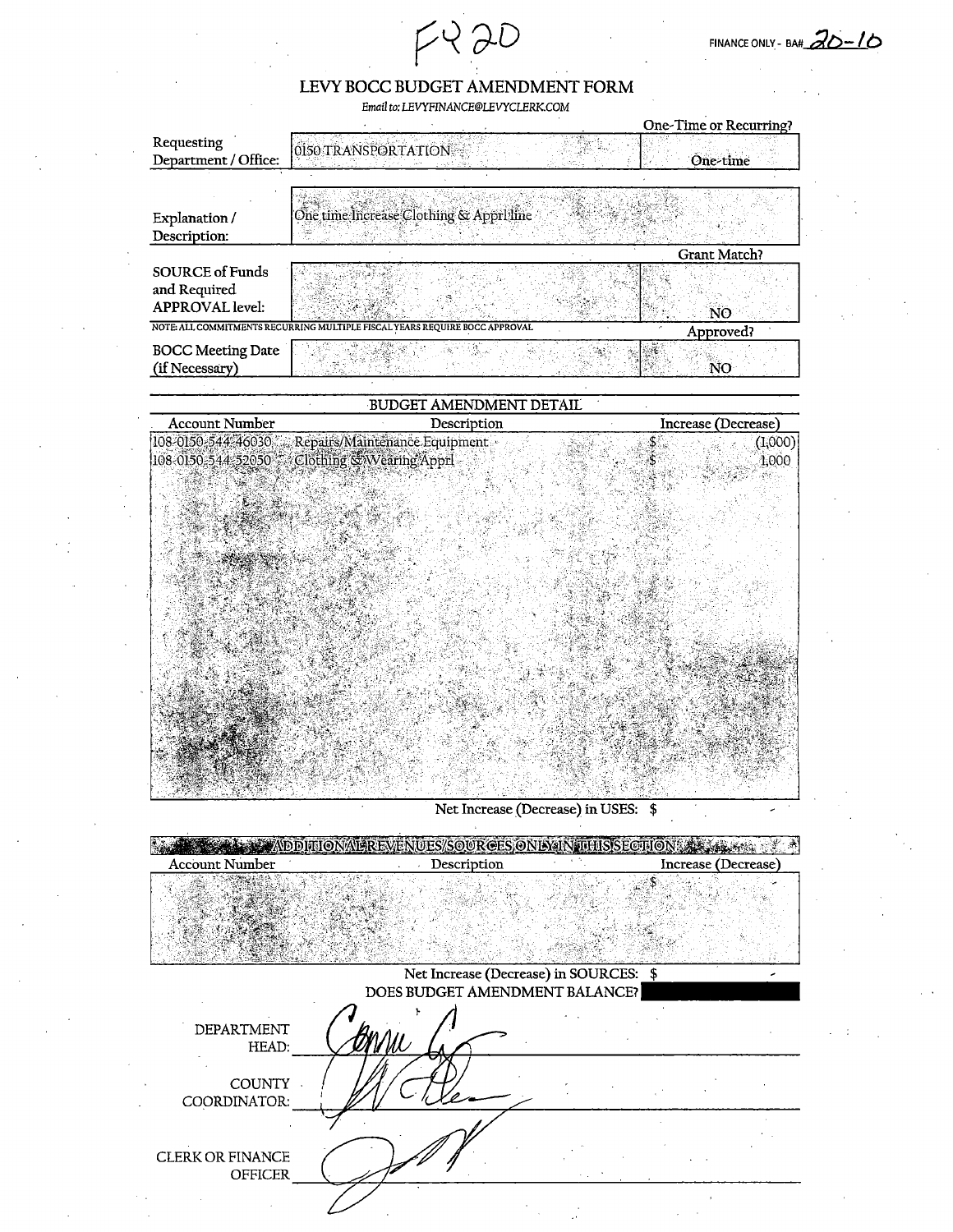## 

#### $\epsilon$   $\epsilon$  .  $\mathbb{C}^{\mathbb{Z}^n}$

 $\label{eq:2.1} \frac{d^2\mathbf{r}}{d\mathbf{r}}\leq \frac{1}{2}\left(1-\frac{1}{2}\left(\mathbf{r}^2+\mathbf{r}^2\right)\right)^{-1}\left(\mathbf{r}^2+\mathbf{r}^2\right)^{-1}\left(\mathbf{r}^2+\mathbf{r}^2\right)^{-1}\left(\mathbf{r}^2+\mathbf{r}^2\right)^{-1}\left(\mathbf{r}^2+\mathbf{r}^2\right)^{-1}\left(\mathbf{r}^2+\mathbf{r}^2\right)^{-1}\left(\mathbf{r}^2+\mathbf{r}^2\right)^{-1}\left(\mathbf{r}^$  $\label{eq:2} \begin{split} \mathcal{L}_{\text{max}}(\mathbf{r}) & = \mathcal{L}_{\text{max}}(\mathbf{r}) \mathcal{L}_{\text{max}}(\mathbf{r}) \\ & = \mathcal{L}_{\text{max}}(\mathbf{r}) \mathcal{L}_{\text{max}}(\mathbf{r}) \mathcal{L}_{\text{max}}(\mathbf{r}) \\ & = \mathcal{L}_{\text{max}}(\mathbf{r}) \mathcal{L}_{\text{max}}(\mathbf{r}) \mathcal{L}_{\text{max}}(\mathbf{r}) \mathcal{L}_{\text{max}}(\mathbf{r}) \mathcal{L}_{\text{max}}(\mathbf{r}) \mathcal{L}_{\text{max}}(\math$  $\label{eq:2} \begin{split} \mathcal{L}^{\text{max}}_{\text{max}}&=\frac{1}{2}\sum_{i=1}^{2}\left(\frac{1}{2}\sum_{i=1}^{2}\left(\frac{1}{2}\right)^{2}+1\right)^{2}}\left(\frac{1}{2}\sum_{i=1}^{2}\left(\frac{1}{2}\right)^{2}+1\right)^{2}\right)^{2}.\end{split}$  $\mathcal{L}_{\text{in}}$  .

 $\hat{\phi}$ 

 $\label{eq:2} \begin{split} \mathcal{F}^{(1)}_{\text{max}}(\mathbf{r},\mathbf{r}) = \frac{1}{2} \sum_{i=1}^{N} \mathcal{F}^{(1)}_{\text{max}}(\mathbf{r},\mathbf{r}) \\ & \times \mathcal{F}^{(1)}_{\text{max}}(\mathbf{r},\mathbf{r}) = \frac{1}{2} \sum_{i=1}^{N} \mathcal{F}^{(1)}_{\text{max}}(\mathbf{r},\mathbf{r}) \\ & \times \mathcal{F}^{(2)}_{\text{max}}(\mathbf{r},\mathbf{r}) = \frac{1}{2} \sum_{i=1}^{N} \mathcal{F}$  $\frac{1}{2} \frac{1}{2} \frac{1}{2} \frac{1}{2} \frac{1}{2} \frac{1}{2} \frac{1}{2} \frac{1}{2} \frac{1}{2}$ 

 $\label{eq:2} \begin{split} \mathcal{A} &= \frac{1}{2} \sum_{i=1}^{N} \frac{1}{2} \left( \frac{1}{2} \sum_{i=1}^{N} \frac{1}{2} \right) \left( \frac{1}{2} \right) \left( \frac{1}{2} \right) \left( \frac{1}{2} \right) \left( \frac{1}{2} \right) \left( \frac{1}{2} \right) \left( \frac{1}{2} \right) \left( \frac{1}{2} \right) \left( \frac{1}{2} \right) \left( \frac{1}{2} \right) \left( \frac{1}{2} \right) \left( \frac{1}{2} \right) \left( \$ 

 $\begin{array}{c} \left(\begin{array}{cc} 1 & 0 \\ 1 & 1 \end{array}\right) & \left(\begin{array}{cc} 1 & 0 \\ 0 & 1 \end{array}\right) \\ \left(\begin{array}{cc} 1 & 0 \\ 0 & 1 \end{array}\right) & \left(\begin{array}{cc} 1 & 0 \\ 0 & 1 \end{array}\right) & \left(\begin{array}{cc} 1 & 0 \\ 0 & 1 \end{array}\right) & \left(\begin{array}{cc} 1 & 0 \\ 0 & 1 \end{array}\right) & \left(\begin{array}{cc} 1 & 0 \\ 0 & 1 \end{array}\right) & \left(\begin{array}{cc} 1 & 0 \\ 0$ 

 $\label{eq:2.1} \begin{split} \mathcal{L}_{\text{max}}(\mathbf{r},\mathbf{r}) = \mathcal{L}_{\text{max}}(\mathbf{r},\mathbf{r}) = \mathcal{L}_{\text{max}}(\mathbf{r},\mathbf{r}) \times \mathcal{L}_{\text{max}}(\mathbf{r},\mathbf{r}) \times \mathcal{L}_{\text{max}}(\mathbf{r},\mathbf{r}) \times \mathcal{L}_{\text{max}}(\mathbf{r},\mathbf{r}) \times \mathcal{L}_{\text{max}}(\mathbf{r},\mathbf{r},\mathbf{r}) \times \mathcal{L}_{\text{max}}(\mathbf{r},\mathbf{r},\mathbf{$ 

 $\frac{\lambda}{\int_{\mathbb{R}^d} \lambda_{\text{max}}^2} = \frac{\lambda_{\text{max}}}{\lambda_{\text{max}}^2} \leq \lambda_{\text{max}}^2$  $\sim 10^{-1}$  $\sim 10^7$  kg  $\hat{L}$  ,  $\hat{L}$  ,  $\hat{R}$  ,

 $\label{eq:2} \begin{split} \mathcal{L}_{\text{max}}(\mathbf{X},\mathbf{X}) = \mathcal{L}_{\text{max}}(\mathbf{X},\mathbf{X}) \mathcal{L}_{\text{max}}(\mathbf{X},\mathbf{X}) \mathcal{L}_{\text{max}}(\mathbf{X},\mathbf{X}) \mathcal{L}_{\text{max}}(\mathbf{X},\mathbf{X}) \mathcal{L}_{\text{max}}(\mathbf{X},\mathbf{X}) \mathcal{L}_{\text{max}}(\mathbf{X},\mathbf{X}) \mathcal{L}_{\text{max}}(\mathbf{X},\mathbf{X}) \mathcal{L}_{\text{max}}(\mathbf{X},\mathbf{X})$  $\label{eq:2} \mathcal{L}_{\text{max}} = \frac{1}{\sqrt{2\pi}} \sum_{i=1}^{N} \frac{1}{\sqrt{2\pi}} \sum_{i=1}^{N} \frac{1}{\sqrt{2\pi}} \sum_{i=1}^{N} \frac{1}{\sqrt{2\pi}} \sum_{i=1}^{N} \frac{1}{\sqrt{2\pi}} \sum_{i=1}^{N} \frac{1}{\sqrt{2\pi}} \sum_{i=1}^{N} \frac{1}{\sqrt{2\pi}} \sum_{i=1}^{N} \frac{1}{\sqrt{2\pi}} \sum_{i=1}^{N} \frac{1}{\sqrt{2\pi}} \sum_{i=1}^{N} \frac{$ 

 $\frac{1}{2} \sum_{i=1}^n \sum_{j=1}^n \frac{1}{j!} \sum_{j=1}^n \sum_{j=1}^n \frac{1}{j!} \sum_{j=1}^n \frac{1}{j!} \sum_{j=1}^n \frac{1}{j!} \sum_{j=1}^n \frac{1}{j!} \sum_{j=1}^n \frac{1}{j!} \sum_{j=1}^n \frac{1}{j!} \sum_{j=1}^n \frac{1}{j!} \sum_{j=1}^n \frac{1}{j!} \sum_{j=1}^n \frac{1}{j!} \sum_{j=1}^n \frac{1}{j!} \sum_{j=1}^$  $\mathcal{L}(\mathcal{A})$  ,  $\mathcal{L}(\mathcal{A})$  , and  $\mathcal{L}(\mathcal{A})$